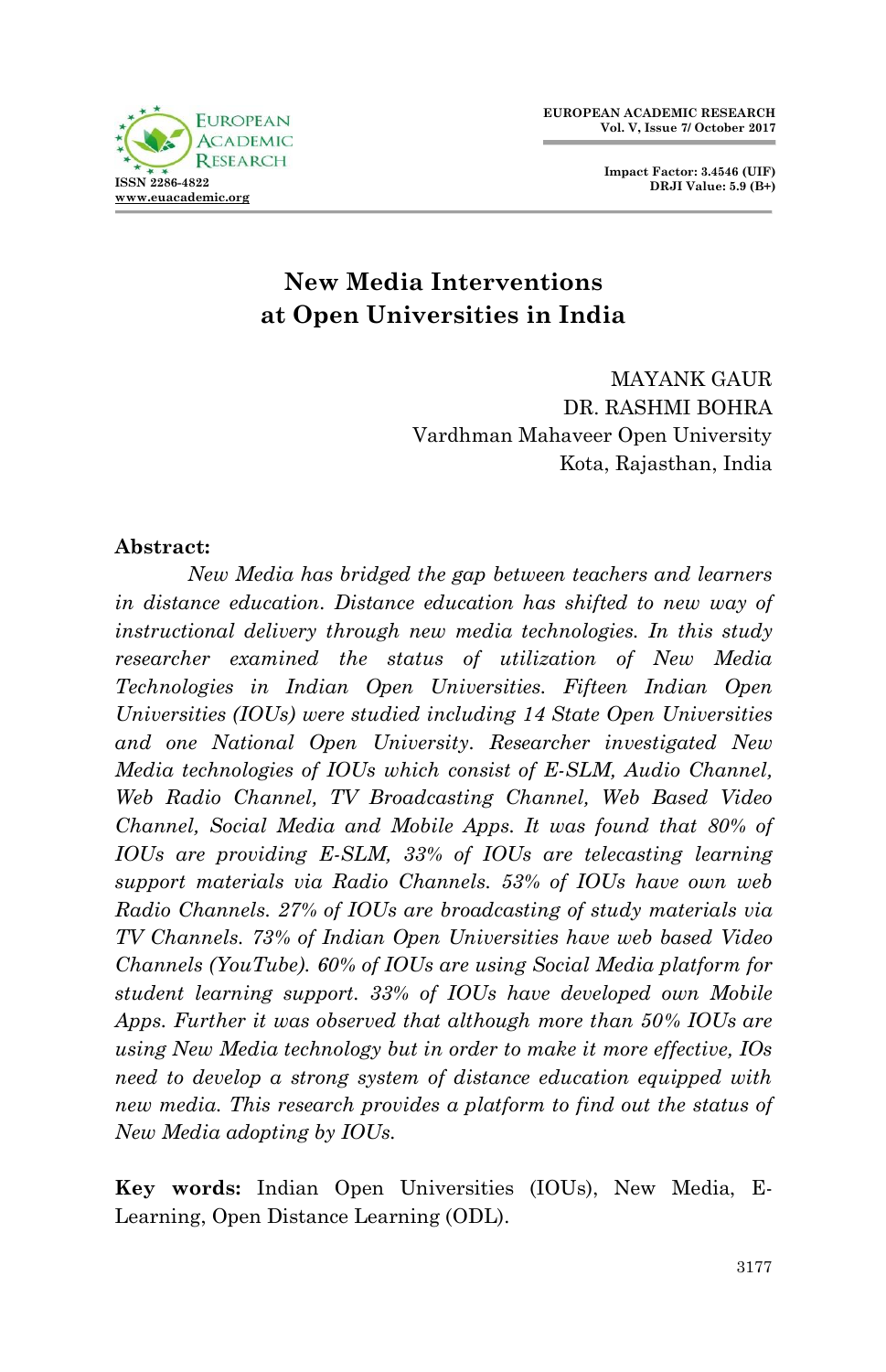## **INTRODUCTION**

New Media is an internet based medium which provides elearning material through various digital channels. The New Media is used to define in all content related to the internet and the interplay between technology, images and sound. In fact, the definition of new media is dynamic, thus frequently changes occurs in definitions. In a broader sense New Media include internet such as websites, online newspapers, blogs, or wikis, video games, CD-DVDs, mobile app, social media, electronic digitised materials like, e-books, e-slm (Self Learning Material) etc.

New Media has been viewed as "new media" which are digital, often having characteristics of being manipulated, networkable, dense, compressible, and interactive (Flew 2008).

New media refers to "those digital media that are interactive, incorporate two-way communication and involve some form of computing" (Logan, 2010). However New Media does not include television programs (only analog broadcast), feature films, magazines, books, or paper-based publications unless they contain technologies that enable digital generative or interactive processes (Manovich 2003).

Social Media is a part of New Media which consists of YouTube, Facebook, Twitter, LinkedIn, Google+ or similar other web based services, facilitating group interaction. In present era New Media has penetrated in all geographical regions. New Media has been playing pivotal role in the area of Education. It provides interactive e-learning platform for learners, facilitating instruction and strengthening teaching and learning process. Presently, many educational institutions are extensively using New Media platform for teaching and learning. As a result of development of New Media creative changes took place in non-formal education system in 21st century and contributed in developments in e-Learning system. E-Learning has gained popularity worldwide (Sharma and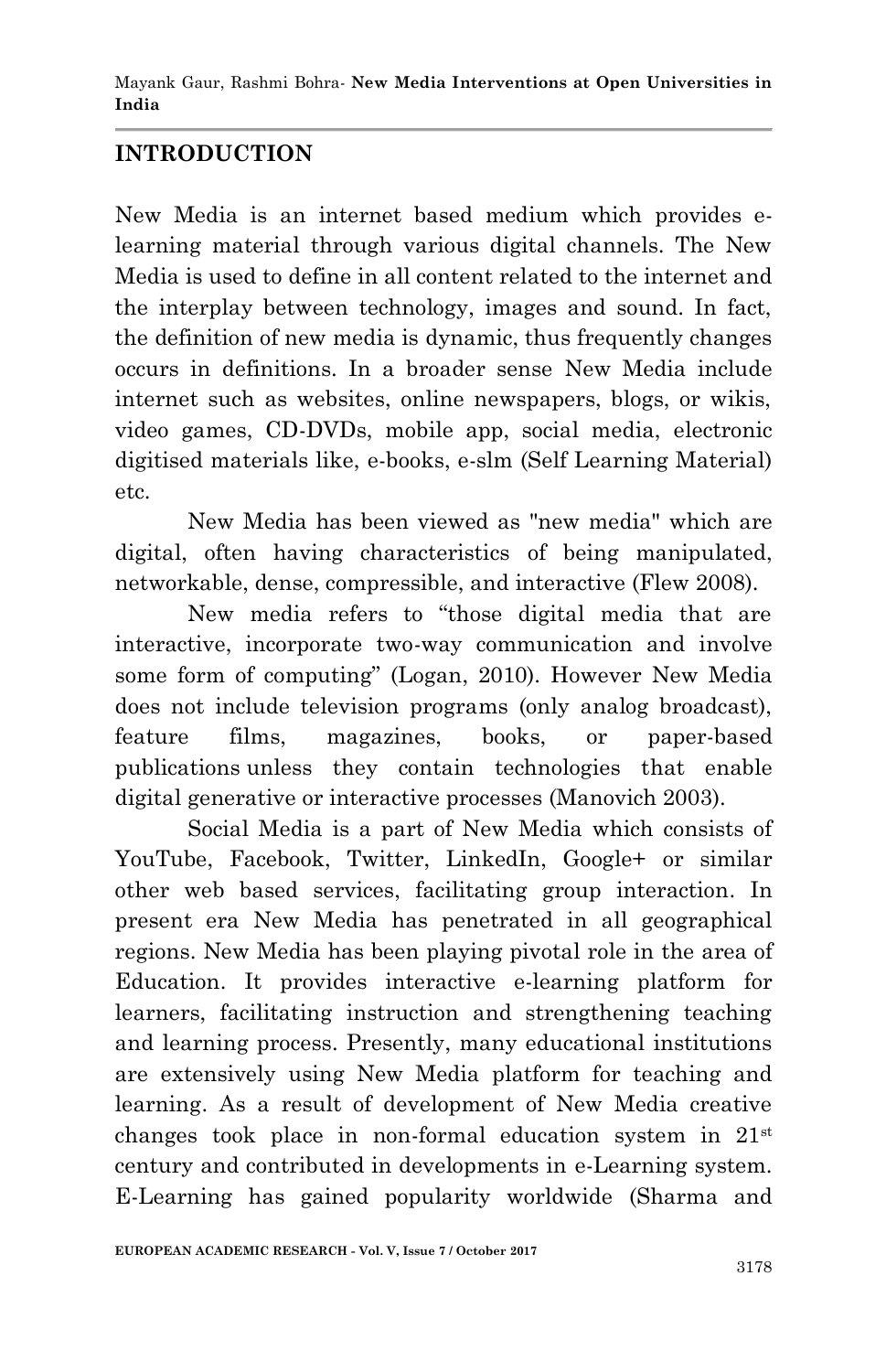Mishra 2007). ODL system provides students an easy access of education at their doorstep. It bridges the gap between formal education and drop out learners. At present many Educational Institutes, Universities are widely using e-video learning through New Media. New Media technology became a newest pedagogical path for Open Distance Learning. The capacity to provide education using multisensory approach makes New Media based learning system is equally beneficial to normal as well as exceptional learners (Blind, deaf, dumb, gifted, and creative) etc. New media promotes involvement and participation in learning.

ODL has established its roots in the as a form of instructions at least 150 years ago as correspondence study. The University of London was the first university to offer distance learning degrees, establishing its external programme in 1828. The background to this innovation lay in the fact that the institution (later known as University College London) was [non-denominational](https://en.wikipedia.org/wiki/Non-denominational) and, given the intense religious rivalries at the time, there was an outcry against the "godless" university. The issue soon boiled down to which institutions had degree- granting powers and which institutions did not (Rothblatt, et al., 1988)*.*

Otto Peters observed that open and distance learning methods have had a major impact on teaching and learning. He emphasised on "Lifelong Learning" through the spectacular use of New Media. He summarized *"The concept of open learning offers interesting opportunities for the further development of distance education, which can only be exhausted if teacher and students work out a new conception of themselves, and if learning and teaching in distance education is structured, arranged and organized differently so that it can be adapted flexibly to the difference learning requirements of a very heterogeneous clientele"* (Peters, 2001).

The digital information and communication development have created a new trend of Teaching and Learning. The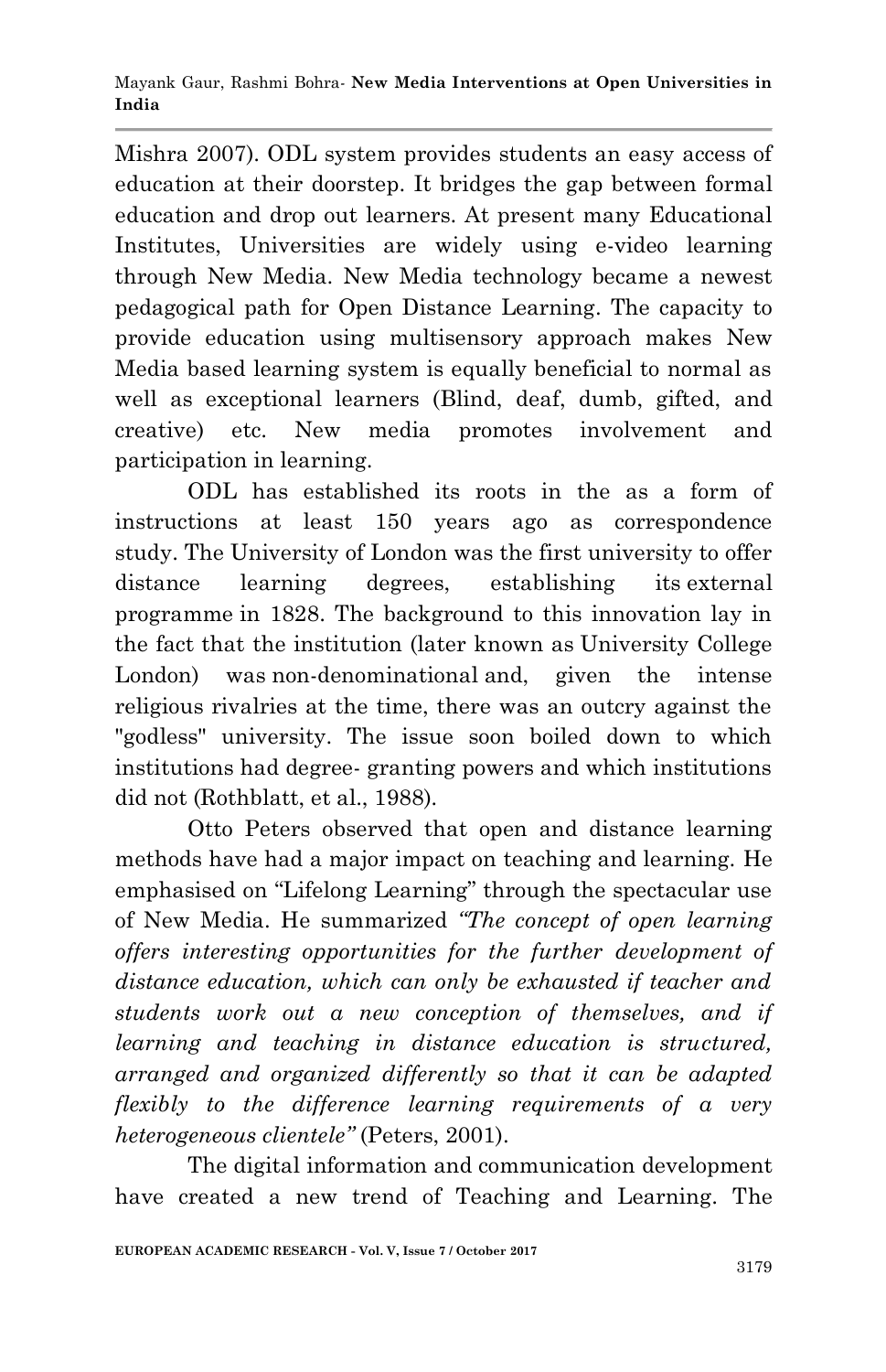further development of Personal Computer (PC) and Multimedia have enhanced the facility to store the information and reproduce it as and when needed in a minimum time period. It also provides interactive learning programmes by means of various softwares. It creates a channel for larger and more extensive databases and their connection to international global digital information networks. The improvement in telecommunication through the audio video technology is not just a technological development, but it is a new pedagogical innovation. Otto Peters has found general structural advantage of development of technology for ODL. The distance between teacher and students which is constitutive for distance education, turns into virtual proximity, diversions presented in writing are replaced, where necessary, by the oral form , dead letters give way to the live voice of teachers or participants, and the rigid, time delayed sequence in the articulation of learning and teaching process makes way through the audio-video conferences. Distance education has always been a very flexible form of learning and teaching (Peters, 2001).

Further Otto Peters (2001) has suggested a virtualdistance-education model, the flexibility of which can be enhanced by Internet-based learning. He puts forward "One important factor is the increased speed of communication, which reduces the turnaround time of assignments to be assessed, improves the cooperation of all members of the learning projects and the universities, and strengthens the ties to students, especially to those living far away in all parts of the world." As a result of advancements of telecommunications technologies, distance learning programs have become more easy and effective. Distance education can be now defined as "the acquisition of knowledge and skills through mediated information and instruction, encompassing all technologies and other forms of learning at a distance" (Peters, 2001). The distance education offers flexible learning through online new media based materials. Distance education courses are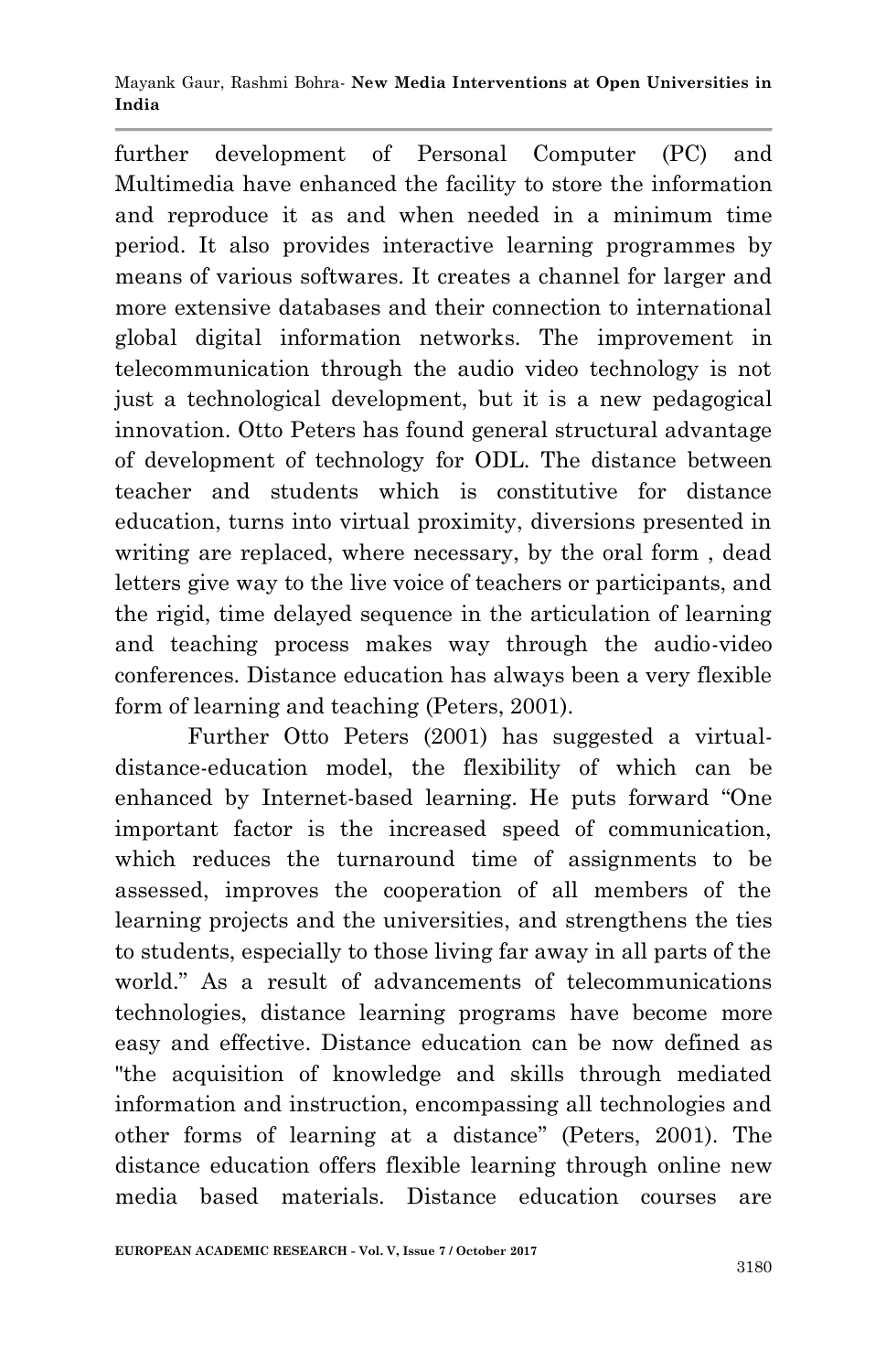designed for these students who are unable to attend classes on regular basis in campus or who are not getting education due to other reasons. New Media provides more than one of the study options to students through ODL.

Despite of wide use of new media in whole teaching and learning process, very less number of research studies have been conducted, it's considering pedagogical aspects. As Mendels (1999) found that *"researchers have so far overlooked the thorny details of what is involved with online pedagogy, while extolling the educational potential of technology".*

Brown (2000) describes the important feature of webbased learning as a new powerful fabric for learning crosspollination of ideas cross-linked interest groups, both real and virtual, form a rich ecology of learning". As he observed the web-based learning process is constantly developing, largely self-organizing and forming a creative way, which has a feature of cross-pollination of learning.

Zhang, Zhao, & Zhou (2004) in this extensive study on "Can e-learning replace classroom learning?" concluded that traditional classroom education or training does not complete the need of the present world's lifelong learning. Learning is shifting from instructor-centeredness to learner-centeredness, and is moved from classrooms to homes and offices. E-Learning, referring to learning through the Internet provides people with a flexible and own respectively way to learn. It is provides opportunities learning-on-demand and reduces learning cost. E-Learning now a days has created a far-reaching impact on learning in the new millennium.

Pathak & Chaudhari (2005) proposed collaboration between students and teachers to produce more effective electures. The investigation was set up involving five lecturers for five hundred students in a technological university in Singapore. Teachers recorded their lectures through customized software. Teachers seemed to be more preoccupied with their body language, facial expressions and trite organization.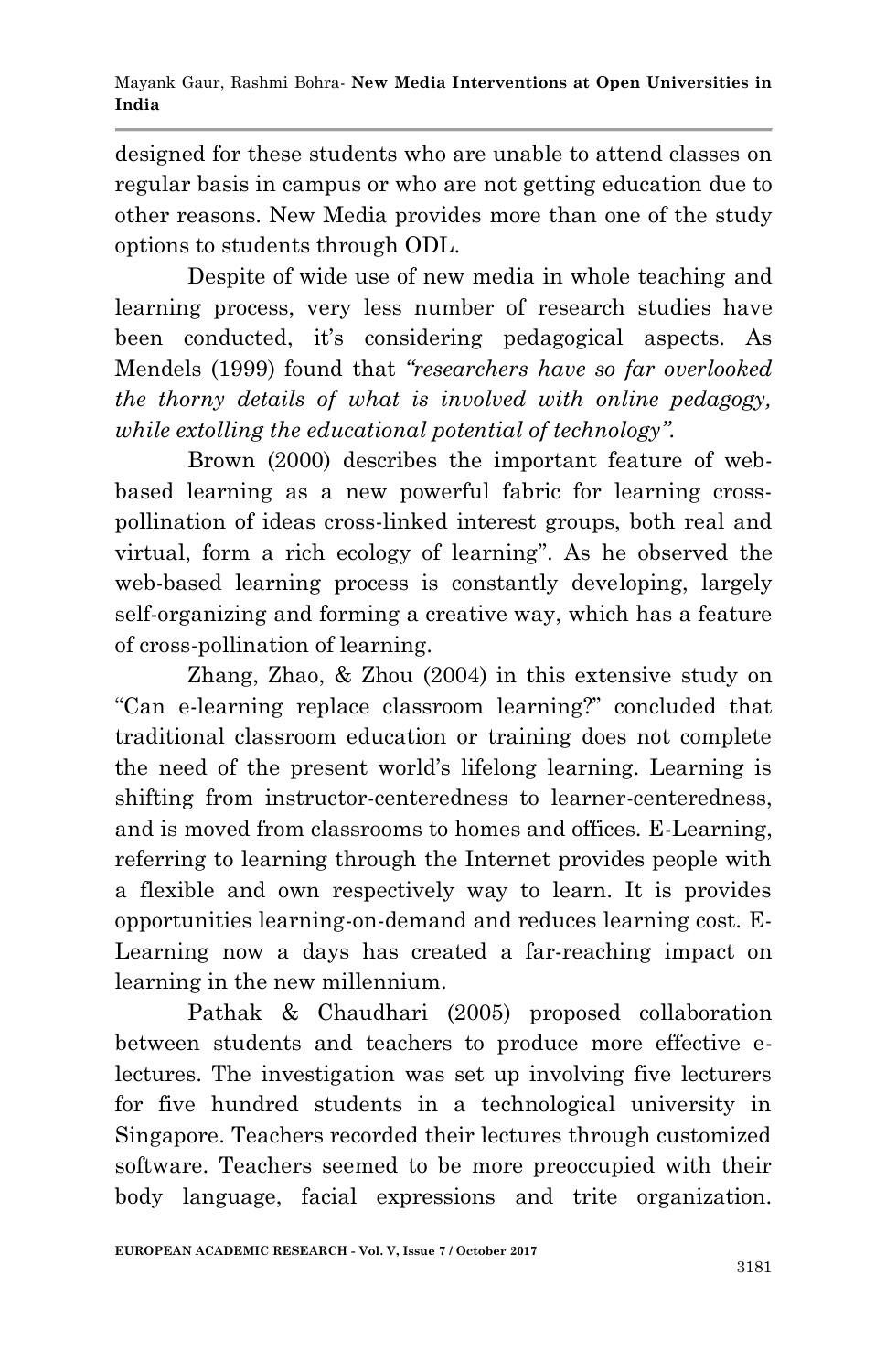Students seemed to focus on voice and the matter on the slides and did not mind a rather repetitious delivery. As researchers concluded The effectiveness of e-lectures in Asian education would largely depend on the extent to which the teachers are able to address the students concerns. To achieve this, the teachers would also need to enhance their awareness of the new medium.

The study by Kumar and Sharma (2006) was focused on accessibility to various media; media use profile, views on usefulness of media, impact of media on their learning activities, problem faced in the use of media and suggestions for improving the utilization of media in distance education. Investigators found that computer and internet were preferred by students in distance education*.* Researchers explored the problems faced in the use of electronic media like audio video cassettes/ CDs of different courses are generally not available. Timing of teleconferencing did not suit to learners, Non-receipt of schedules of radio counseling and programs, access of internet at the study centers is mostly not available and nonavailability of trained manpower to operate various media etc. They concluded that "*distance education has been accepted by nearly all segments of society; ranging from eighteen-year-old student to a service man, who is nearing his retirement, 10th class pass learners to Ph.D. holders. Open universities have been successful in their endeavor of making learning a lifelong activity". The* study found that the trend in media use by the learners were not very encouraging state of affair, none of the media were used by more than half the learner's population.

Murthy & Naraharisetty (2011) investigated the effectiveness of video-based lectures and voice-based presentations in terms of e-Learning content, retention of learning, Ease of use, Satisfaction, Video quality and Audio quality. The study followed the video-based lectures to make learning more interesting, fun, and effective in task accomplishments. Researchers conducted the survey with the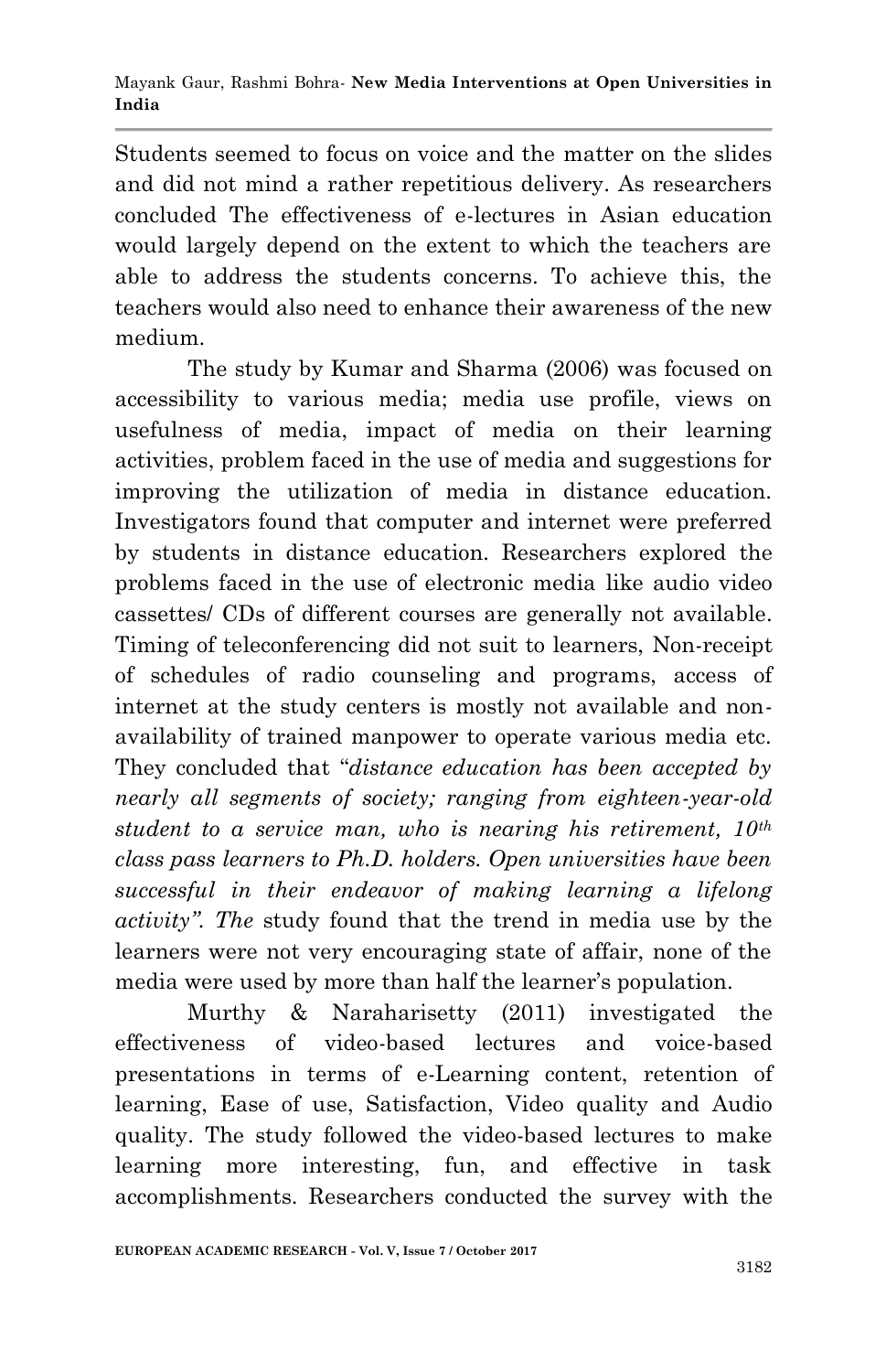Master of Science in Information Technology (MSIT) program's students. The knowledge component of the course was delivered to the learners as video-based lectures and presentations with voice-overlay. These become learning support materials to the learners in accomplishment of their tasks. They observed that length of video lectures may be limited to a maximum of 20 minutes. Video lectures can be effective with voice over and also consist with text-based concepts along with animated diagrams and graphics supplemented with connected hyperlinks for more examples, illustrations.

Open and Distance Learning (ODL) system wherein teachers and learners need not necessarily be present either at same place or same time and do not require classroom (face to face) teaching and is flexible enough in regard to modalities and timing of teaching and learning. The admission criteria are also flexible without compromising necessary quality considerations. ODL system in India consists of one national university, Indira Gandhi National Open University (IGNOU) and 14 State Open Universities (SOUs) including Odisha State Open University. (The name Odisha State Open University has not mentioned yet in MHRD and DEB websites).

New Media has multiple approaches for distance learning. It is cost effective and easy to access for every student. It has international and multisensory approach. It provides many facilities for e-learning like live online sessions which give immediate feedback with results. New media technology is offers an intensive platform to students of ODL system. Given below the benefits of New Media based Audio Video Lectures.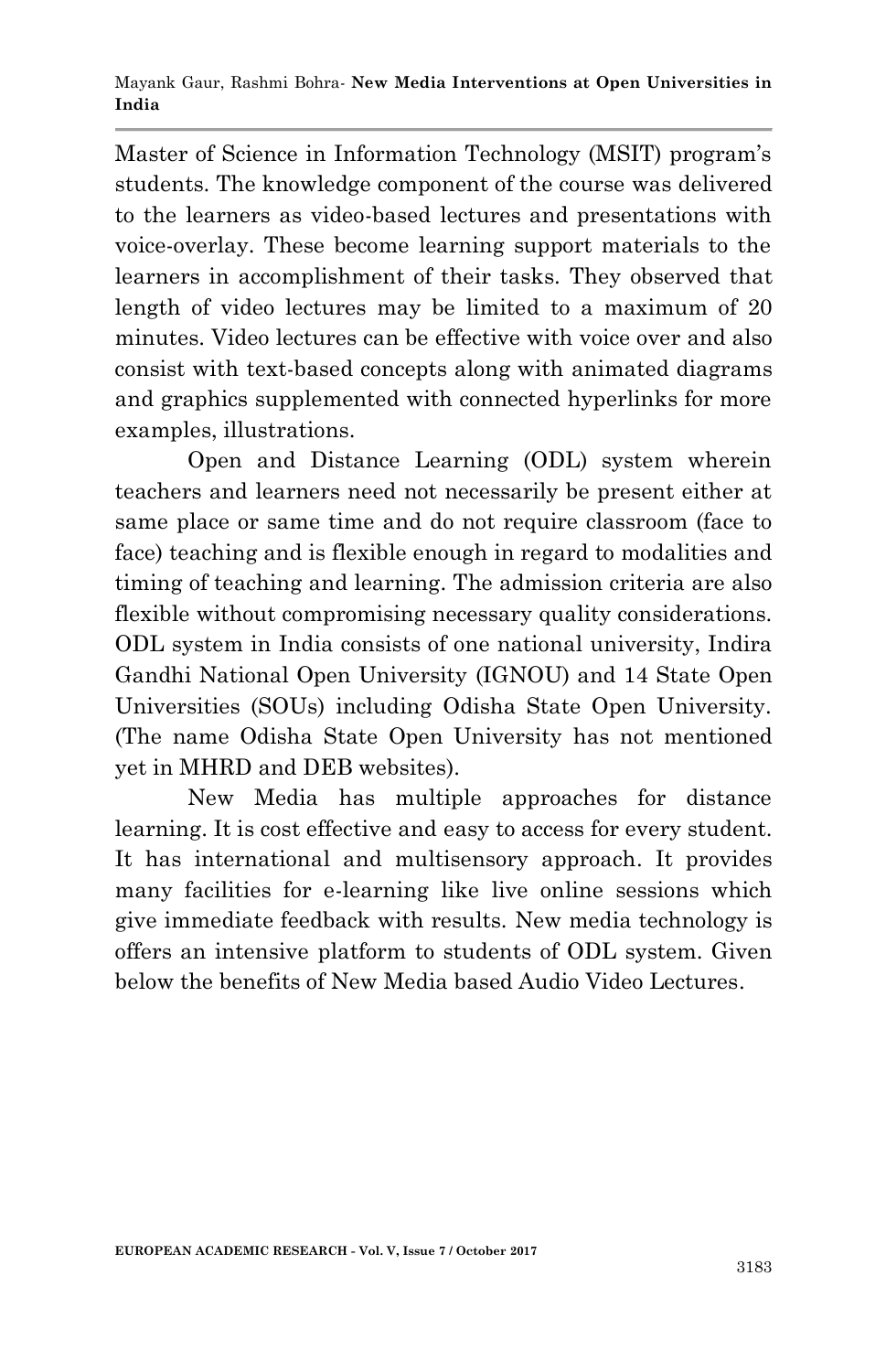

**Figure 1: Benefits of New-Media based e-learning Audio Visual Lectures**

## **METHODOLOGY**

The present study was focused on finding out present status of use of New Media based technologies at different Open Universities of India. The study involved mainly internet based New Media Technologies. Although most of the Open Universities in India have embraced New Media technologies, in various ways a uniform New Media-based platform is not introduced as yet.

The research was intended to find out answer to the following research questions:

Q.1. What is the status of E-SLM in Indian Open Universities?

Q.2. What is the status of Audio Channel being used by Indian Open Universities?

Q.3. What is the status of Web Radio Channel webcasting by IOUs?

Q.4. What is the status of Educational Programme's TV Channel broadcasting by IOUs?

Q.5. What is the status about You Tube channels being used by IOUs.

Q.6. How many IOUs are using broadcasting Channel and YouTube Channel both?

Q.7. To what extent Social Media is utilised by IOUs?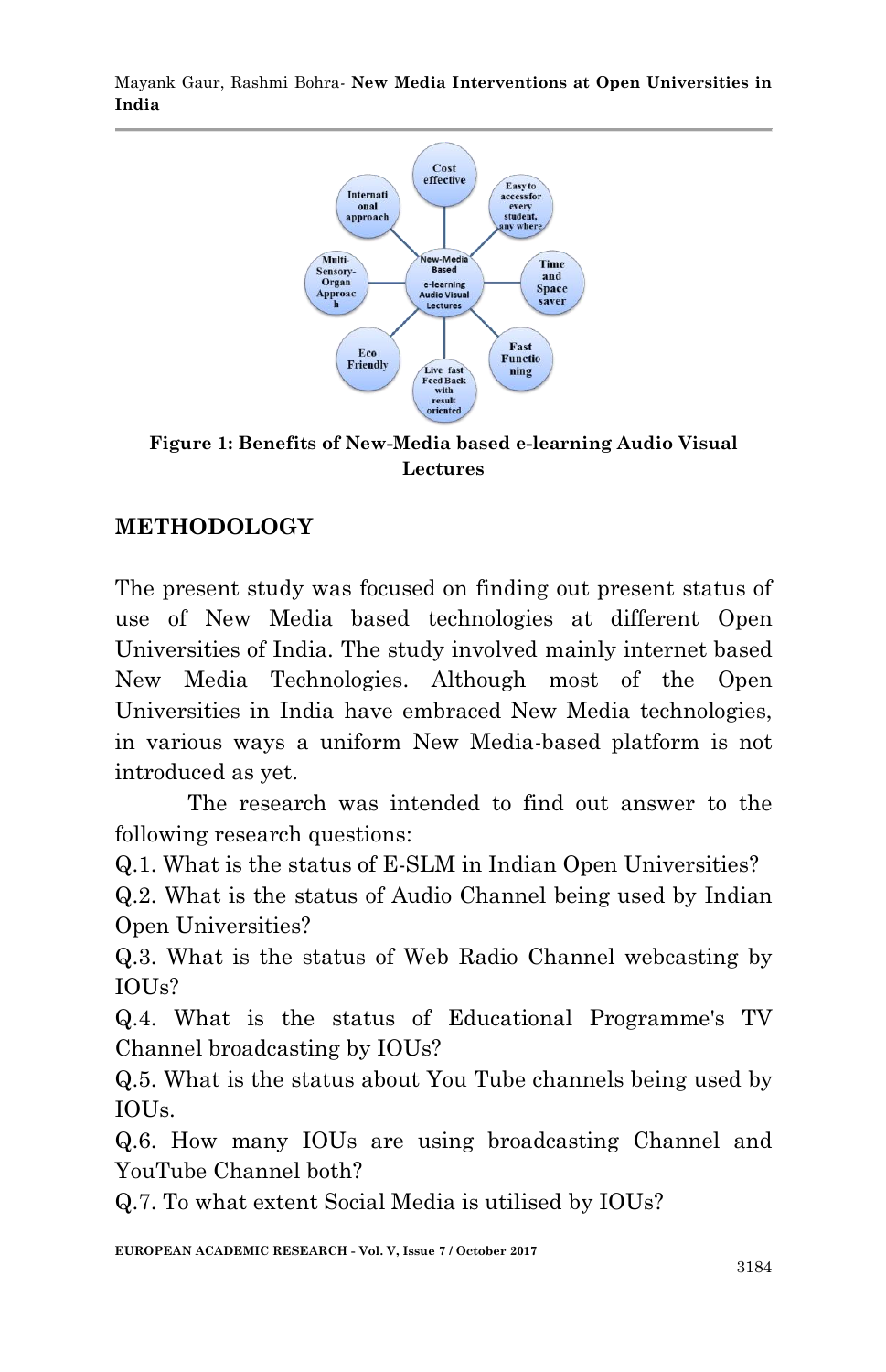Q.8. How many IOUs are using Mobile apps?

In present study researcher used website based New Media information of all 15 Open Universities of India. New Media Technologies which were considered for present study are as below:

- 1. E-SLM : Any digitized text content
- 2. Audio Channel: refers to any radio transmission.
- 3. Web Radio: website based audio channel.
- 4. TV Broadcasting channel: refers to TV Channels.
- 5. YouTube channel: Universities having own YouTube based Video Channel.
- 6. Social Media: Universities having Facebook, Twitter, Google+ etc. page.
- 7. Mobile Apps: Universities having own mobile app.

## **DATA COLLECTION**

14 State Indian Open University and One National Open University (IGNOU) were selected for data collection for this Research.

URL of Indian Open Universities considered in present research.

[www.braou.ac.in](http://www.braou.ac.in/) [www.vmou.ac.in](http://www.vmou.ac.in/) [www.nalandaopenuniversity.com](http://www.nalandaopenuniversity.com/) [www.ycmou.digitaluniversity.ac](http://www.ycmou.digitaluniversity.ac/) [www.bhojvirtualuniversity.com](http://www.bhojvirtualuniversity.com/) [www.baou.edu.in](http://www.baou.edu.in/) [www.ksoumysore.edu.in](http://www.ksoumysore.edu.in/) [www.wbnsou.ac.in](http://www.wbnsou.ac.in/) [www.uprtou.ac.in](http://www.uprtou.ac.in/) [www.tnou.ac.in](http://www.tnou.ac.in/) [www.pssou.ac.in](http://www.pssou.ac.in/)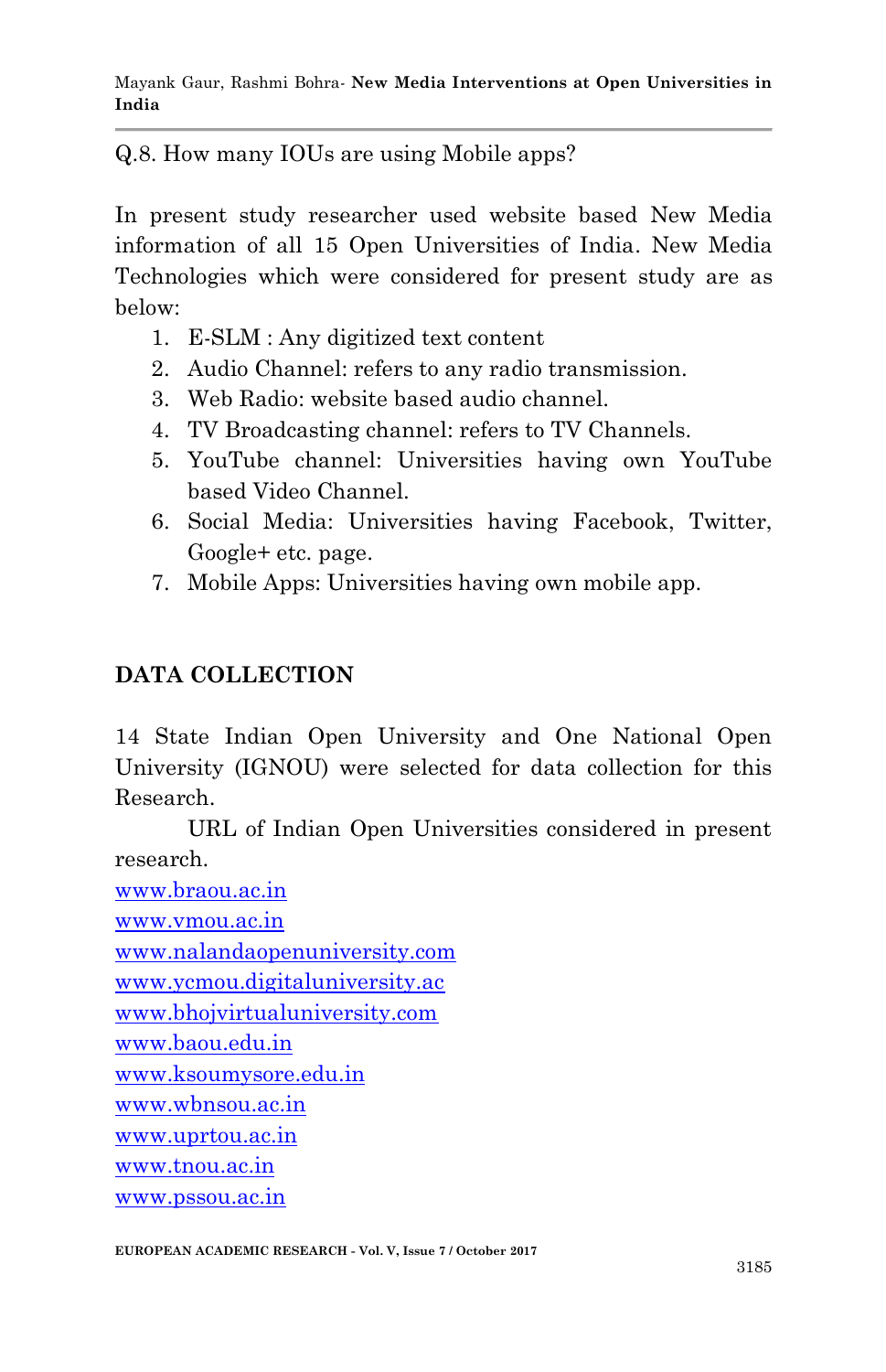[www.uou.ac.in](http://www.uou.ac.in/) [www.kkhsou.in](http://www.kkhsou.in/) [www.osou.ac.in](http://www.osou.ac.in/) [www.ignou.ac.in](http://www.ignou.ac.in/)

The major finding of the research as per the pre-defined criteria has been presented below in the given table:

|                           | Indian                                                                                      | E-SLM                | Audio                                 | Web                                              | Video                                                         | <b>Web Video</b>                                                              | <b>Social Media</b>                                    | Mobile                                                                                            |
|---------------------------|---------------------------------------------------------------------------------------------|----------------------|---------------------------------------|--------------------------------------------------|---------------------------------------------------------------|-------------------------------------------------------------------------------|--------------------------------------------------------|---------------------------------------------------------------------------------------------------|
| s<br>N                    | Open<br>University                                                                          |                      | Channel                               | Radio                                            | Channel                                                       | Channel<br><b>YouTube</b>                                                     |                                                        | App                                                                                               |
| $\mathbf{1}$              | Dr B R Ambedkar<br>Open University,<br>Hyderabad<br>(1982)                                  | No                   | No                                    | No                                               | Yes*<br>$\rm^*DD$<br>Saptagiri<br>&<br>Gyandarshan<br>Channel | Yes*<br>*BRAOU-<br>But<br>only<br>one video<br>uploaded                       | No                                                     | Yes*<br>* i-vidya                                                                                 |
| $^{9}$                    | Vardhman<br>Mahaveer<br>Open<br>University,<br>Kota<br>(1987)                               | Yes                  | No                                    | Yes                                              | No                                                            | Yes*<br>*vmouonlin<br>$\mathbf{e}$                                            | Yes*<br>Facebook<br>Twitter<br>Linkedin,<br>Google+    | Yes*<br>*vmou<br>online                                                                           |
| 3                         | Nalanda<br>Open<br>Patna<br>University,<br>(1987)                                           | $_{\rm No}$          | No                                    | No                                               | No                                                            | $\rm N_0$                                                                     | No                                                     | $_{\mathrm{No}}$                                                                                  |
| $\overline{4}$            | Yashwant<br>Rao<br>Chavan<br>Maharashtra Open<br>University, Nasik,<br>Maharastra<br>(1989) | Yes**e-books         | $_{\rm No}$                           | Yes*<br>Yashvaani<br>YCMOU                       | No                                                            | Yes*<br>*YCMOU                                                                | Yes*<br>${}^* \mathrm{Facebook}$<br>*Google+           | $N_0$ <sup>s</sup>                                                                                |
| 5                         | Madhya<br>Pradesh<br>Bhoj<br>(Open)<br>University, Bhopal<br>(1991)                         | Yes                  | No                                    | Yes*<br>Bhojvaani                                | Yes*<br>*Video<br>Lectures<br>Telecast via<br>Edusat          | Yes*<br>*Bhoj<br>Darshan                                                      | No                                                     | No                                                                                                |
| s<br>N                    | Open<br>Indian<br>University                                                                | E-SLM                | Audio<br>Channel                      | Web<br>Radio                                     | Video<br>Channel                                              | Web Video<br>Channel<br>YouTube                                               | <b>Social Media</b>                                    | Mobile<br>App                                                                                     |
| $\overline{6}$            | Dr. BABA SAHEB<br>AMBEDKAR Open<br>University,<br>Ahmadabad (1994)                          | Yes**Jyotirgam<br>ya | No                                    | Yes*<br>*Swadhyay                                | No                                                            | Yes*<br>*Swadhyay<br>web-TV                                                   | Yes <sup>*</sup><br>Facebook<br>Twitter                | Yes*<br>4 types<br>1.info@baou<br>2.courses@baou<br>3.studycentre@baou<br>4.iwanttostudy@ba<br>ou |
| 7                         | Karnataka<br>State<br>Open<br>University, Mysore<br>(1996)                                  | Yes**e-books         | Yes*<br>*Gyanvaani<br>FM-<br>105.6MHZ | No                                               | No                                                            | No                                                                            | No                                                     | No                                                                                                |
| 8                         | Netaii<br>Subhash<br>Open<br>University,<br>Kolkata (1997)                                  | Yes                  | Yes*<br>Gyanvani<br>Programme         | N <sub>0</sub>                                   | No                                                            | Yes*<br>*NSOU-<br>Audio-<br>Visual<br>Resources                               | No                                                     | No                                                                                                |
| $\,9$                     | Rajarshi<br>Tandon<br>Open<br>University, Allahaba<br>d, UP (1998)                          | Yes                  | Yes*<br>but<br>not<br>working         | No                                               | No                                                            | $Yes*$<br>*UPRTOU<br>Allahabad<br>But only<br>Cultural<br>Videos<br>Available | Yes*<br>$\mathbf{^*}$ Facebook<br>Twitter              | Yes*<br>*UPRTOU                                                                                   |
| $\,1$<br>$\boldsymbol{0}$ | Tamil Nadu Open<br>University, Chennai<br>(2002)                                            | No                   | No                                    | Yes*<br>*TNOU                                    | No                                                            | No                                                                            | No                                                     | No                                                                                                |
| s<br>${\bf N}$            | Indian<br>Open<br>University                                                                | E-SLM                | Audio<br>Channel                      | Web<br>Radio                                     | Video<br>Channel                                              | Web Video<br>Channel<br>YouTube                                               | <b>Social Media</b>                                    | Mobile<br>App                                                                                     |
| $\,1$<br>$\mathbf{1}$     | $\rm Pt.$<br>Sunderlal<br>Sharma<br>Open<br>University, Bilaspur<br>(2005)                  | Yes                  | $_{\rm No}$                           | No                                               | No                                                            | Web<br>broadcast<br>icon<br>available<br>but<br>not<br>working                | $Yes*$<br>*Twitter                                     | No                                                                                                |
| $\mathbf{1}$<br>$\,2\,$   | Uttarakhand Open<br>University,<br>Haldwani (2005)                                          | Yes                  | Yes*<br>$*91.2FM$                     | $Yes*$<br>*Hello<br>Haldwani                     | Yes*<br>*Gyandarsha<br>$\mathbf n$                            | Yes*<br>*uouonline                                                            | Yes*<br>$*$ Facebook<br>Twitter<br>Linkedin<br>Google+ | No                                                                                                |
| $\mathbf{1}$<br>3         | Kanta<br>Krishna<br>Handique<br>Open<br>University,<br>Guwahati (2005)                      | Yes**E-BIDA          | Yes*<br>*AIR-Ekalvya<br>Programme     | Yes*<br>$^*\text{JANAN}$<br>TARANGA<br>community | No                                                            | Yes*<br><b>KKHSOU</b>                                                         | Yes*<br>*Facebook,<br>Google+                          | Yes*<br>*SMART KKHSOU                                                                             |

**EUROPEAN ACADEMIC RESEARCH - Vol. V, Issue 7 / October 2017**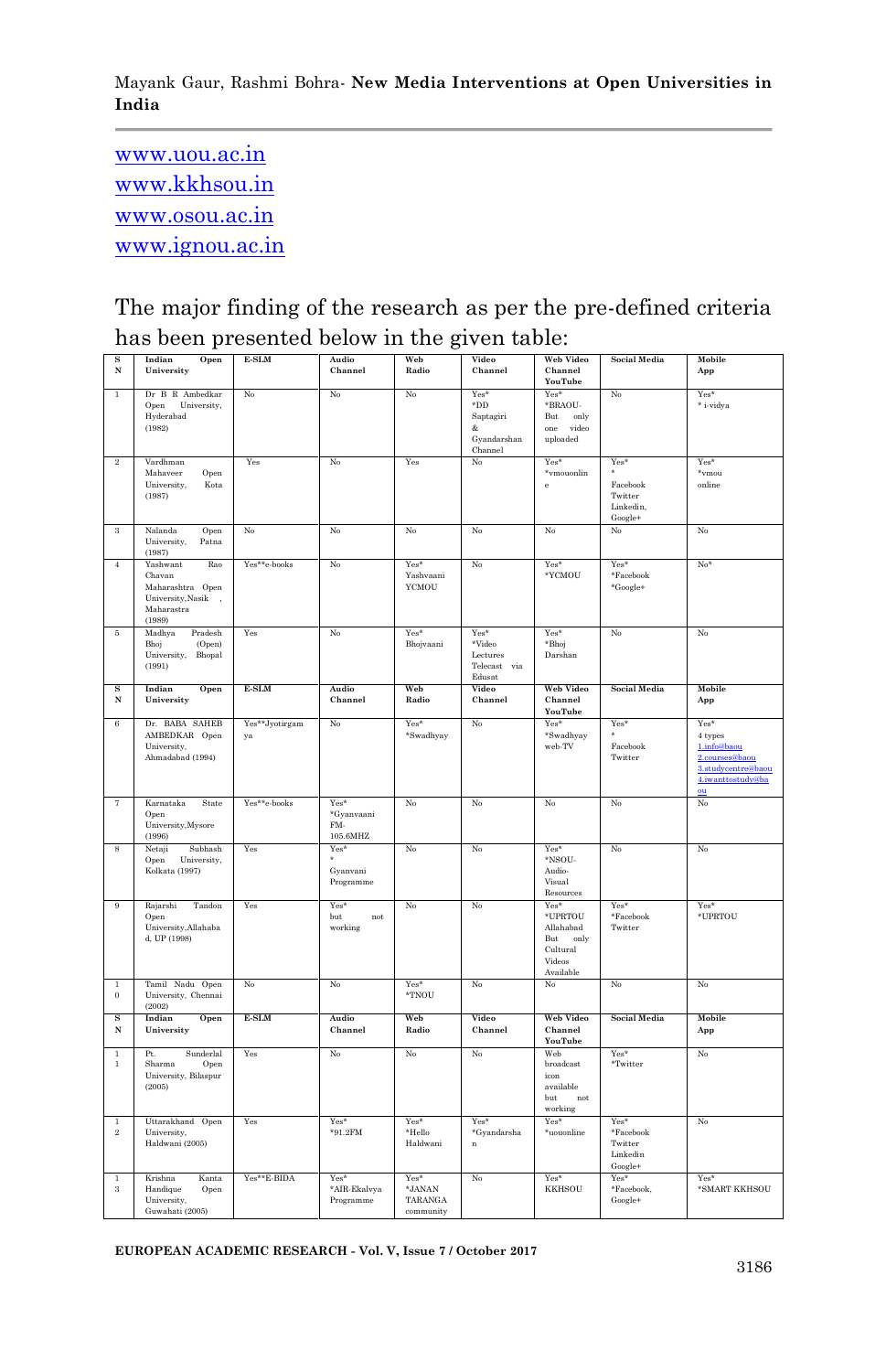|   |                                               |     |                   | Radio                                   |                     |                                |                               |    |
|---|-----------------------------------------------|-----|-------------------|-----------------------------------------|---------------------|--------------------------------|-------------------------------|----|
|   | Odisha State Open<br>University,<br>Sambalpur | Yes | No                | Yes*<br>*Pravanya<br>web<br>ni<br>radio | No                  | Yes*<br>$*Info$<br><b>OSOU</b> | Yes*<br>*FacebookTwett<br>er  | No |
| 5 | IGNOU. New Delhi                              | Yes | Yes**Gyanva<br>ni | No                                      | Yes*<br>Gvandarshan | Yes*<br>E<br>Gvankosh          | Yes*<br>*Facebook.Twitt<br>er | No |

## **DATA ANALYSIS**

#### **Use of New Media in Open Universities in India**



**Figure-02**

Analysis of the data obtained indicates that majority of IOUs (80%) are providing E-SLM only 20% IOUs have not developed any such mechanism. Around 33% of IOUs are using audio channels like FM or Community Radio. 53% of IOUs are using Web Radio while 27% of IOUs are broadcasting videos for distance learning purpose. YouTube Channel was found very popular medium for video webcasting. 73% of IOUs are having own YouTube channels. 29% IOUs are using both broadcasting and webcasting. 60% of IOUs are active on social media, having their social media web page. 33% of IOUs have developed their own mobile apps.

#### **E-Self Learning Materials**



**Figure-03**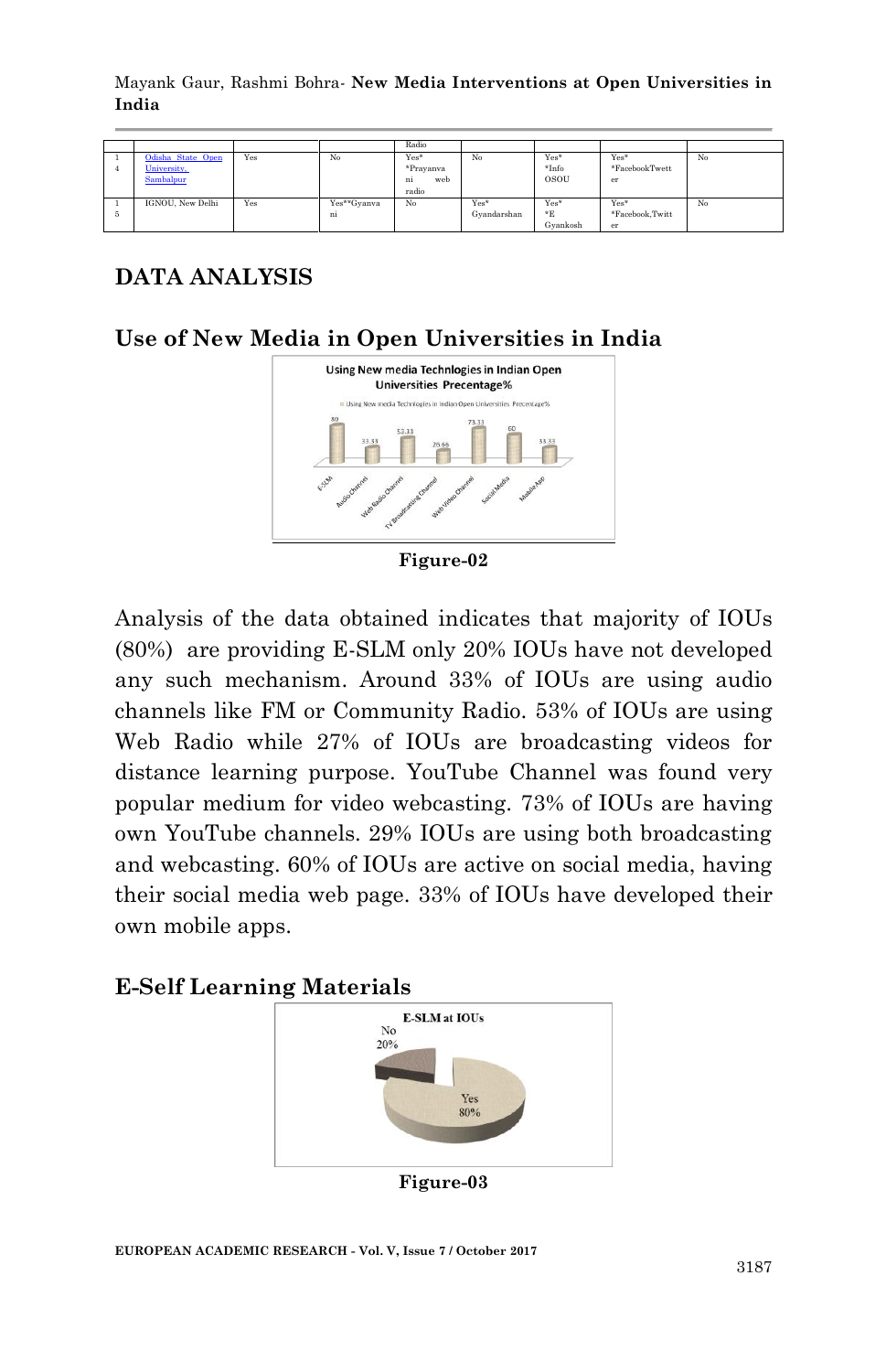As above figure 03 indicates to 80% of IOUs are providing E-SLM to students. Only 20% of IOUs have no such E-SLM on their websites. E-SLM refers digitized study materials like e-books, e-papers, question banks etc.

### **Audio Channel**



**Figure-04**

As the above figure shows Indian Open Universities are using only Gyanvani FM and AIR FM or Community Radio to facilitate the students. As indicated in above figure-04, 33% of Indian Open Universities are using Digital Audio Channels. 67% of IOUs have no such facility.

### **Web Radio Channel**



**Figure-05**

Web Radio is a new intervention in radio field. Web radio is an internet based platform to educate the students. 47% of Indian Open Universities are using web-radio but 53% of IOUs have no such facility.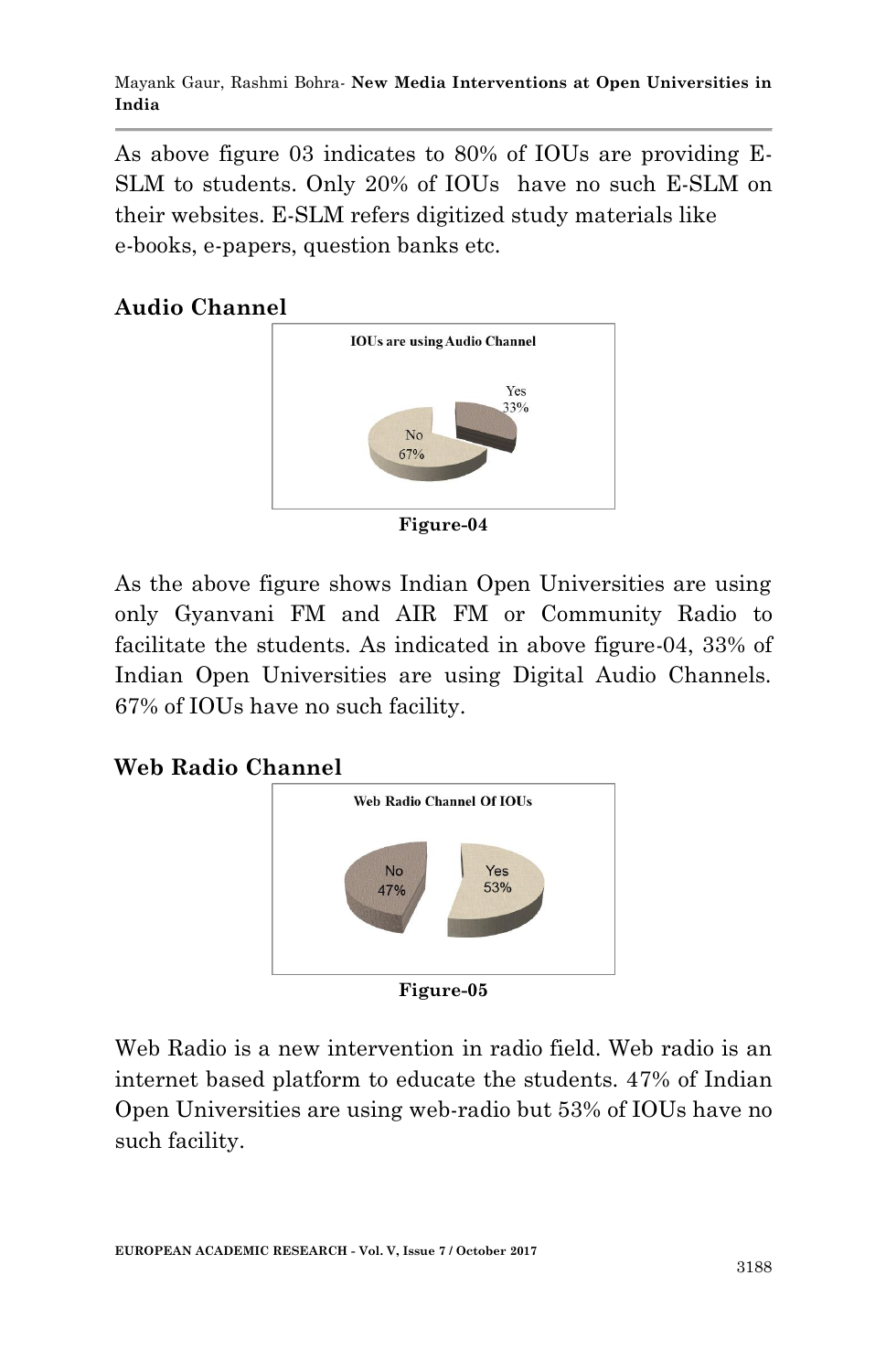### **Video Broadcasting**



As above figure 06 shows that 29% of IOUs have Video Broadcasting technology for distance learners where as 71% of IOUs have not such facility to cater the need of learners.

#### **Web Video Channel**



**Figure-07**

Data obtained indicates that 79% of Indian open universities have created their own YouTube Channel which is being used for distance learning.



**Figure-08**

**EUROPEAN ACADEMIC RESEARCH - Vol. V, Issue 7 / October 2017**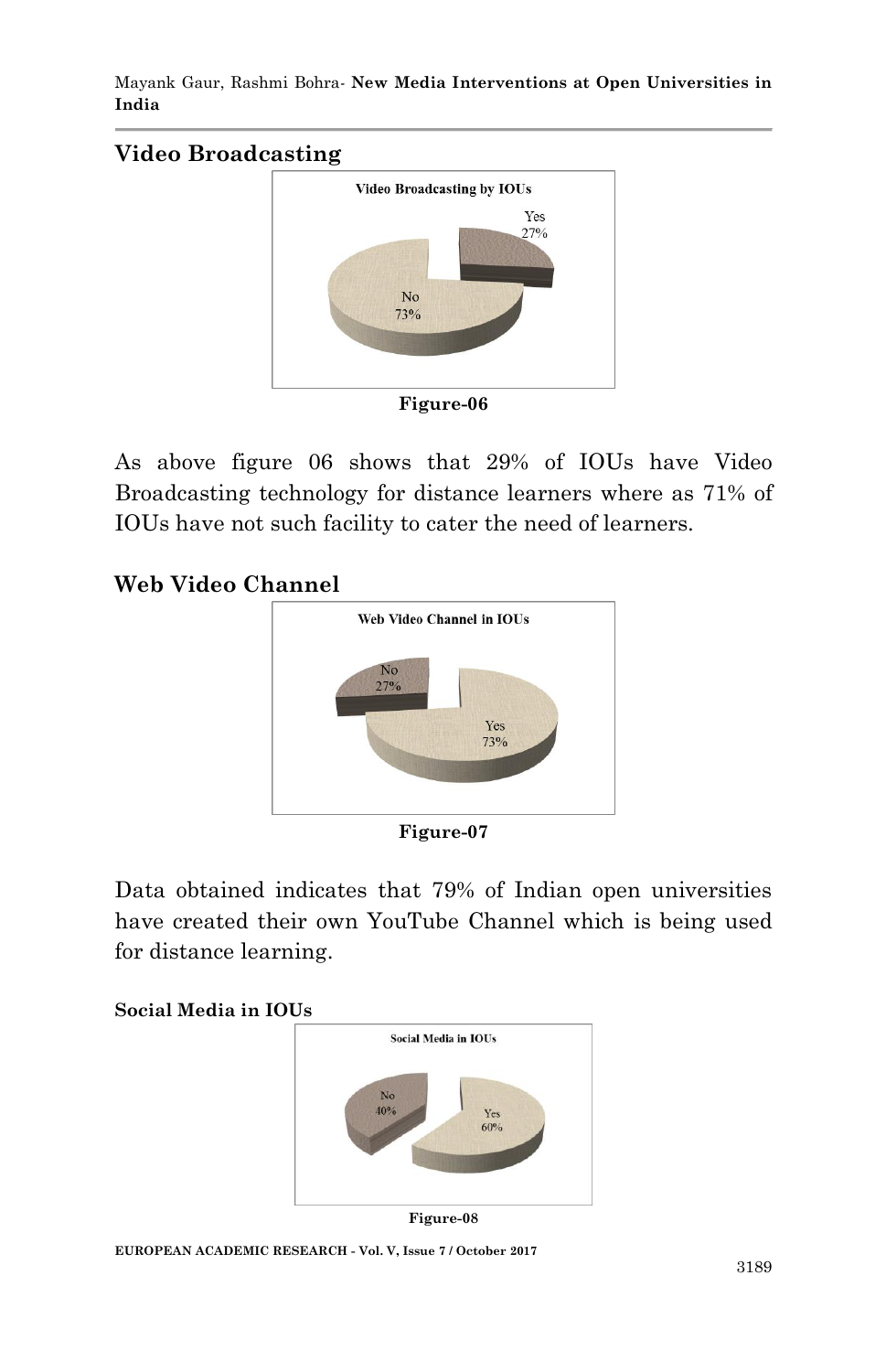Figure 08 indicates use of Social Media by IOU. Social Media is emerging part of New Media. 64% of IOUs have created social media web pages which help the students for learning. 34% of IOUs have not adopted Social Media yet for academic or administrative purposes.





Mobile Apps are important channel of New Media. 36% of IOUs have developed own university mobile apps like i-vidya, vmouonline, iwanttostudy@baou, uprtou, smartkkhsou. 64% of IOUs are using this technology.

### **RESULT & DISCUSSION**

In this present study was investigated the status of New Media technologies being used by IOUs. Research was conducted on certain new media like E-SLM, web channels, mobile apps etc. It was observed that IOUs have started to adopt New Media Technology for Distance Education. After exploring to all 15 IOUs websites, study concluded that 80% of IOUs are providing E-SLM and 33% of IOUs are using audio channels like FM or community Radio. 53% of IOUs have own web based radio for distance learning. 27% of IOUs are using video broadcasting technology for distance learning purpose. YouTube Channel has become a popular medium for video webcasting and 73% of IOUs are having own YouTube channels. 60% of IOUs are active on social media and they have social media web pages.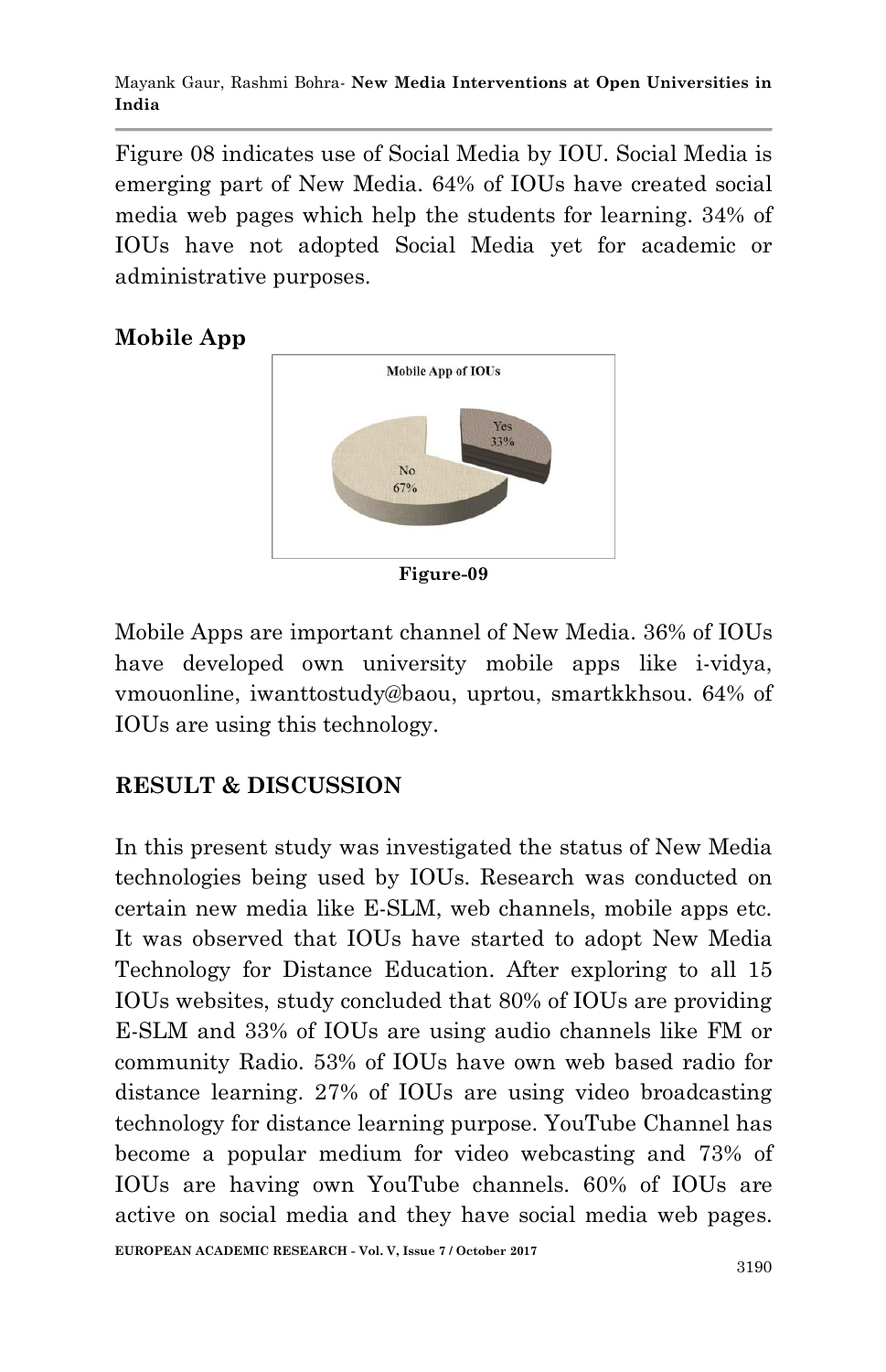33% of IOUs are developed own mobile apps which are using for distance education. It was observed that IOUs are shifting traditional study support technologies to New Media based technologies but requires to develop a more structured Learning Model. It will be create a horizon for students to distance learning. Indian Open Universities need to create a model to providing all learning facilities to the students which are developed by New Media technologies. They also need to require knowing the path of maximum utilization of produced video learning material. New Media based technology is offering a pedagogical path to all students who wants to gain knowledge through distance learning. To the way conclusively it can be interpreted that use of New Media based technologies at Indian open universities have a wide scope but a long way to go.

### **REFERENCES**

- 1. Brown, J. S. (2000). Growing up digital : How the web changes work, education, and the ways people learn. *USDLA Journal*, 16.
- 2. Flew, T. (2008). *New Media An Introduction.* United Kingdom: Oxford University Press.
- 3. Kumar, A., & Sharma, R. C. (2006). A Survey of the Electronic Media Utilisation by Distance Learners of Indian Open Universitie. *International Journal of Instructional Technology and Distance Learning*.
- 4. Logan, R. (2010). *Understanding New Media.* Toronto: Peter Lang Publishing.
- 5. Manovich, L. (2003). *The New Media Reader* (Vol. The New Media Reader). (N. W. Fruin, & N. Montfort, Eds.) Cambridge: The MIT Press.
- 6. Mendels, P. (1999). *Study finds problems with web class.* New York: New York Times.